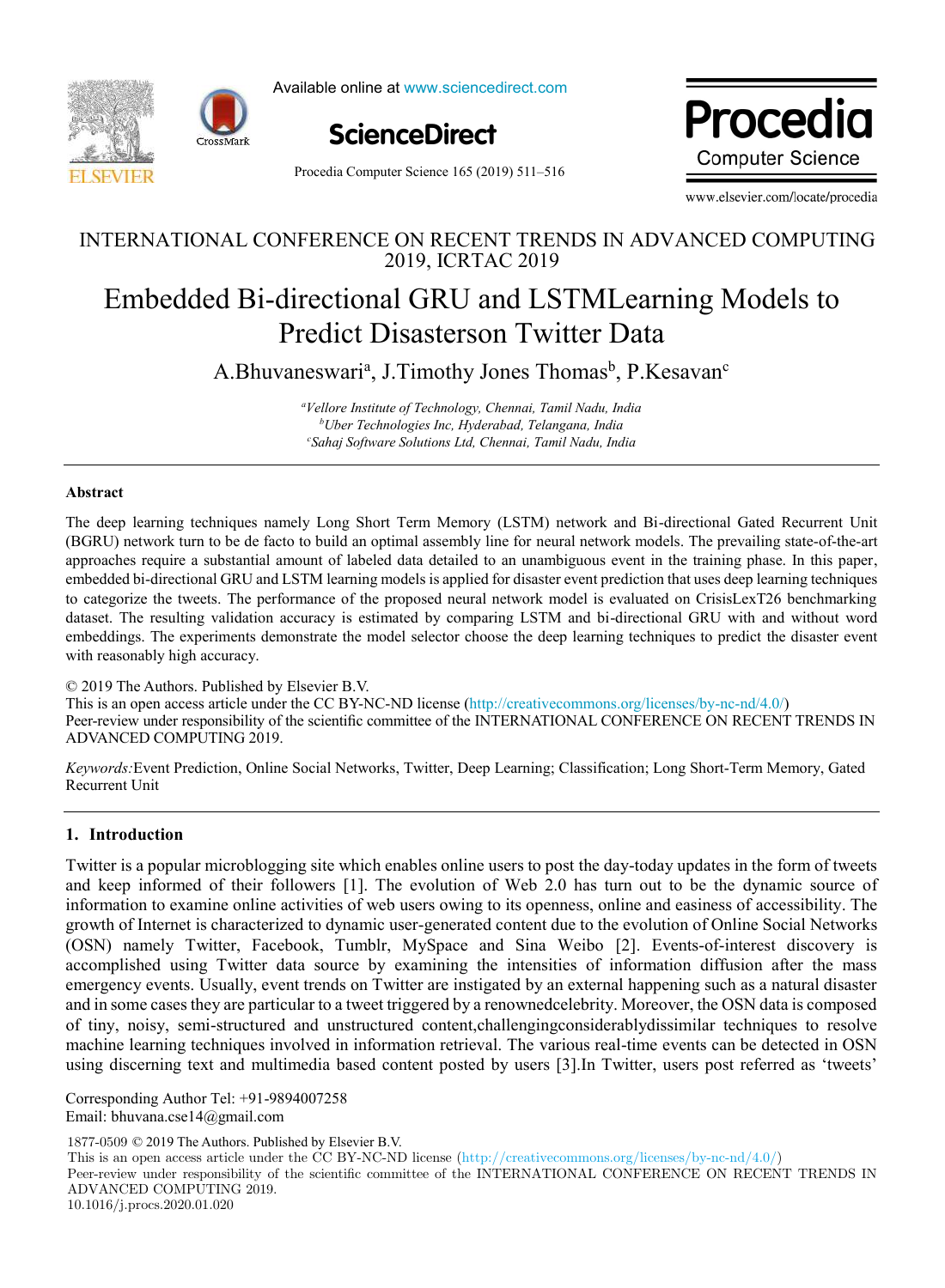which is considered to be a vital feature shared by the followers. The enhanced length feature endowed more towards value-added area of research for Twitter stream analysis. The retrospective way of detecting trending event prediction and classifying the tweets in Twitter is deliberated to be animmense challenge. The aim is to provide a story news boards which resembles a quick snapshot of a disaster using twitter feeds. The research challenge is addressed by building a deep learning enabled disaster event prediction model using Twitter dataset that classify events using deep learning models namely LSTM and bi-directional GRU. In this paper, CrisisLex dataset [4] is used that contains a collection of tweets, which are specifically related to disasters. The dataset is used to identify tweets that contain valuable information regarding a disaster. During the experimentation, text generation and classification is applied on the CrisisLexT26 dataset, implementing various deep learning models and its performance is compared.

## **2. Related Work**

Event detection involves several clustering and classification algorithms consisting of modules namely eventprediction, event-related query identification, event assignment, and event archive. An event occurs in online social streams which cause a large number of activities especially during disasters [5] use machine learning algorithms to classify data. It is based on the reflection of real-world happening at particulartemporal and spatial frame. A framework named Convolutional Bi-Directional LSTM used Bi-directional LSTMs and CNN for filtering unfitting conversations on real-world conversations and search queries [6].The machine learning techniques lead to an incremental and hierarchical modelling for classifying and building event theme structures at several granularities. The adaptation of Convolutional Neural Network (CNN), for training data Learning without Forgetting method [7] to train the network. Obviously, it preserves the original proficienciesto accomplish similarly to multitask learning that routines original task data.

The research work determined the disaster topics using which uses Shannon entropy during disasters in Cyber-Social Networks [8]. Another work, in which the Twitter user tweets as sensory information used Gradient Descent Boost, SVM and kNN to detect the specific event types namely earthquakes, tornadoes, and traffic jams [9]. On the other hand, a regression machine learning model[10], is addressed using Gradient Boosted Decision Trees and SVM for event detection. A news handling systemcalled TwitterStand[11], predominantlydecides to monitor Twitter microblog service to unavoidablyacquire breaking news from the tweets posted by the verified Twitter users. The unsupervised term selection was based on different ranking model with the cut-off being adaptively calculated. A resultant controllable topic graph is produced which associate the mined evolving terms with concurrent terms to attain a set of emergent topics.

Location based Twitter Tweets November 2013 [12], used SVM classification for event detection. The data was extracted using random filters from Twitter data extraction rule for substantial information mining. The classifier uses a supervised term selection method which was purely based on a user-centric threshold parameter. In a successive work [13], a feature constrained multi-task learning models is assembledusing CNN for spatio-temporal event forecasting. The long short-term memory (LSTM) deep learning model [14],decreases the service latency where mobile user demands the election information over wireless networks. Based on the literature survey, a novel framework is proposed to resolve using renowned deep learning algorithms.

## **3. Learning Approaches and Models**

## *3.1. Long Short-Term Memory*

Long Short-Term Memory (LSTM) units are units of anartificial recurrent neural network (RNN) composed of LSTM units are often called an LSTM network. LSTM is used in the experiments to generate text and classify the tweets. In common, the LSTM methodpicks the most likely word each time, be dependent on which class the tweet is to be classified. The LSTM is applied on the dataset beside with count vectorization and Word embedding using WordNet in which words are mapped to vectors. It implicates a mathematical embedding from a space with one dimension per word to anuninterrupted vector space with a much lower dimension. As a result, the word embedding generates a mapping which is later passed in to neural network for explicit representation of the context. The LSTM unit is a collection of cell, input gate, output gate and forget gate [18]as shown in Fig.1. The three gates regulate the flow of information into and out of the cell and the LSTM unit cell remember the values above arbitrary time intervals.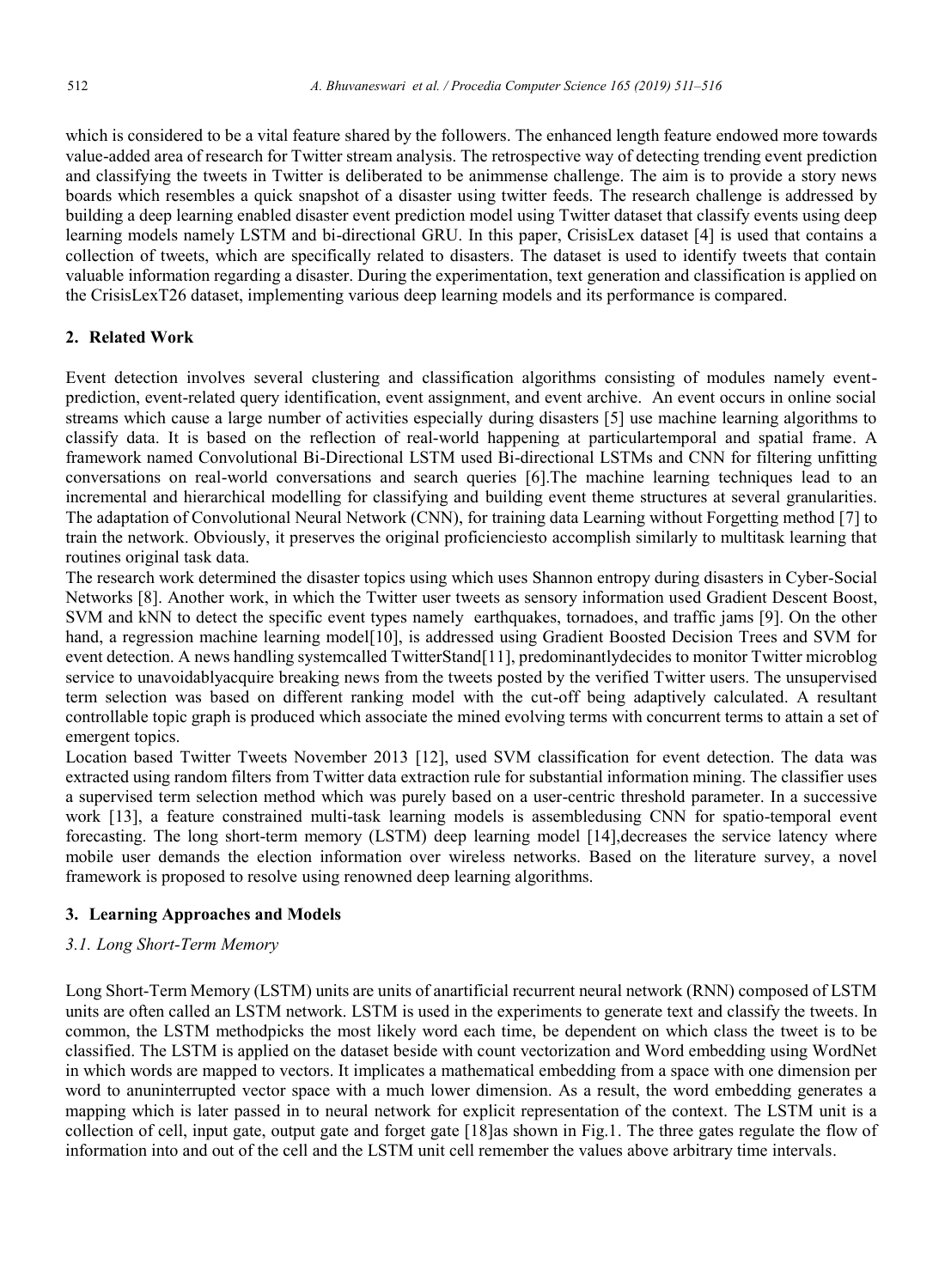

Fig.1. Long Short-Term Memory (LSTM) Model

The following equations govern our training.

$$
Z_t = \sigma(W_Z[h_{t-1}, x_t])
$$
\n<sup>(1)</sup>

$$
r_t = \sigma(W_r[h_{t-1}, x_t])
$$
\n<sup>(2)</sup>

$$
\tilde{h}_t = \tanh(W[r_t * h_{t-1}, x_t]) \tag{3}
$$

$$
h_t = (1 - z_t) * h_{t-1} + z_t * \tilde{h}_t
$$
\n(4)

where  $x_{t-1}$ ,  $r_{t-1}$ ,  $z_{t-1}$ ,  $h_{t-1}$ represents the input, reset gate, update gate, reset memory respectively. The following is a real tweet generated by our model and its process is given below.

$$
\langle begin \rangle \rightarrow h_1 = (k_1, k_2, ..., k_{|V|}) \rightarrow Disaster \rightarrow h_2 = (k_1, k_2, ..., k_{|V|}) \rightarrow flood \rightarrow h_3 = (k_1, k_2, ..., k_{|V|}) \rightarrow collapped \rightarrow h_4 = (k_1, k_2, ..., k_{|V|}) \rightarrow \langle end \rangle
$$

## *3.2. Bi-directional Gated Recurrent Unit*

Gated recurrent units (GRUs) are considered to be a gating mechanism in artificial recurrent neural networks, which was found to be similar to that of LSTM [18] as shown in Fig.2. However, GRUs has been shown to demonstrate better performance on smaller to medium quantity datasets.



Fig.2. Gated Recurrent Unit (GRU) Model.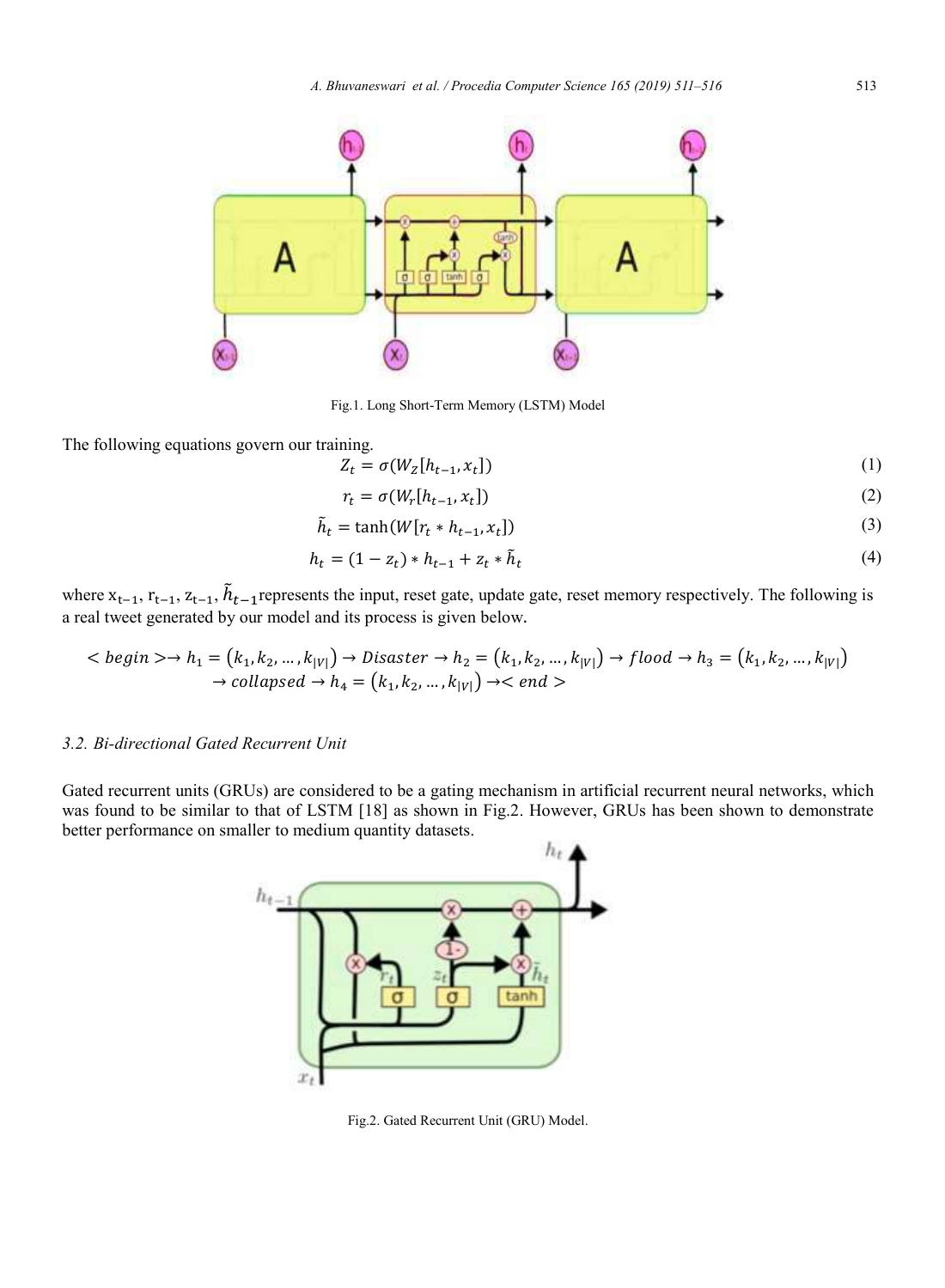The word embedding is calculated using WordNet where bi-directional GRU is applied to concatenate the words of a tweet into single word vector. The placeholders are added essential to guarantee that all tweets have a conjoint length. The overall network (Right direction and Left direction) and its equations for GRU network is as follows.

Right direction:  $\overrightarrow{h_t}^{(l)}$ 

$$
\overline{z}_{t}^{(i)} = \partial(\overline{W}_{(i)}^{(z)} x_{t}^{i} + \overrightarrow{U}_{(i)}^{(r)} h_{t-1}^{(i)})
$$
\n(5)

$$
\overline{r}_{t}^{(i)} = \partial(\overline{W}_{(i)}^{(r)} x_{t}^{i} + \overline{U}_{(i)}^{(r)} h_{t-1}^{(i)})
$$
\n(6)

$$
\widetilde{\overline{h}}_t^{(i)} = \tanh(\overrightarrow{W}_{(i)} x_t + r_t^{\circ} \overrightarrow{U}_{(i)} h_{t-1})
$$
\n<sup>(7)</sup>

$$
\overrightarrow{h_t}^{(i)} = z_t^{(i)} \, \circ \, h_{t-1}^{(i)} + (1 - z_t^{(i)}) \, \circ \, \widetilde{h_t}^{(i)} \tag{8}
$$

Left direction:  $\overleftarrow{h_t}^{(l)}$ 

$$
\overleftarrow{z_t}^{(i)} = \partial(\overleftarrow{W}_{(i)}^{(z)} x_t^i + \overleftarrow{U}_{(i)}^{(r)} h_{t-1}^{(i)})
$$
\n(9)

$$
\overline{r}_t^{(i)} = \partial(\overline{W}_{(i)}^{(r)} x_t^i + \overline{U}_{(i)}^{(r)} h_{t-1}^{(i)})
$$
\n(10)

$$
\widetilde{\overline{h}}_t^{(i)} = \tanh(\overline{W}_{(i)} x_t + r_t \circ \overline{U}_{(i)} h_{t-1})
$$
\n(11)

$$
\overleftarrow{h_t}^{(i)} = z_t^{(i)\circ} h_{t-1}^{(i)} + (1 - z_t^{(i)})^\circ \widetilde{h_t}^{(i)}
$$
\n(12)

Output:

$$
y_t = softmax(U\left[\overline{h}_t^{(top)}, \overline{h}_t^{(top)}\right] + a)
$$
\n(13)

where  $z_t$  representupdate gate, $r_t$  is reset gate, $h_t$  is the reset memory, and  $h_t$  isnew memory. During the experiments using LSTM and Bi-GRU, the batch of tweets (Batch Size=  $1000$  numbers) in each  $x_t$  which influence each other's classification. It ispresumed that each tweet is independent of each other as counterintuitive.

## **4. Experiments and Results**

CrisisLexT26 dataset [17] is used for the experiments and considered as a benchmarking dataset, which, as its name suggests, has 26 disasters. The proposed optimal prediction neural network model selector is initially trained on the CrisisLexT26 Dataset, with the tweet text to which disaster the tweet belongs as the attributes. The dataset containing 250K tweetsposted during 26 crisis events in 2012 and 2013, with most events having 2K-4K tweets. It has more features like information source, informativeness and information type with 250K tweets. For classification, the tweet text and the in formativeness features are used to classify if a tweet is talking about a disaster or not. The system is trained using 80% of training tweets data and tested with 20% of testing tweets data. For Topic Modelling, only the tweet text feature is enough to identify the topics.

| <b>CrisisLexT26 Dataset</b> | <b>Number of Tweets</b> |  |
|-----------------------------|-------------------------|--|
| <b>Total Tweets</b>         | 250K tweets             |  |
| Valid Sampling Tweets       | $100 \text{ k tweets}$  |  |
| Train Data                  | 80 k tweets             |  |
| <b>Test Data</b>            | 20 k tweets             |  |

Table 1.CrisisLexT26Dataset – Training data and Testing Data

Tensorflow[15] is used for the implementation with WordNet package using Python. As part of the pre-processing step, the dataset is also converted into a suitable form to be given to the deep learning models. The data preparation includes Stop Words removal, Punctuation removal, Stemming, Lemmatization, and Bag of words construction, count vectorization and TF-IDF Vectorization. Count Vectorization and TF-IDF vectorization are applied to the dataset after it is split into bigrams, i.e., n-grams with n=2. It yields better accuracy when considering unigrams or n-grams with n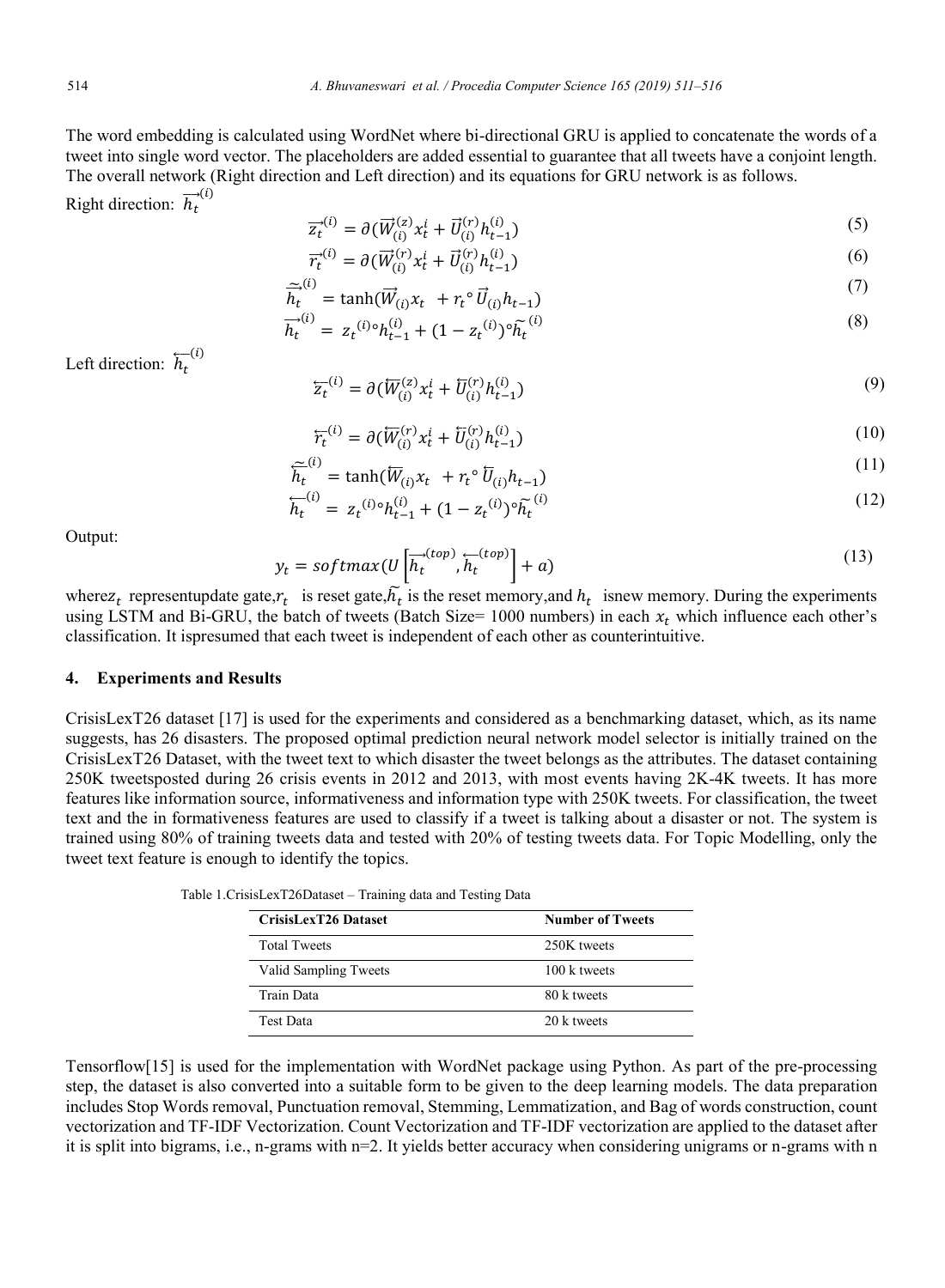greater than 2.The unbalanced raw dataset is converted into a balanced dataset by adding a small amount of Gaussian noise to each disaster event sample. The dataset sample is exclusively pre-trained with word embedding like WordNet [16].In Recurrent Neural Networks, all the sentences in the dataset are split into words and converted using the embedding layer into word embedding. Next, the word embeddingis applied along with neural network layers - Long Short-Term Memory, Bi – directional Gated Recurrent Unit with 3-layers which isfully connected. These layers finally connect to the output layer. The accuracy of the neural networks that are trained using those layers is shown in the Fig. 3, for 5 iterations. Specifically, the GRU and LSTM made the decision globally, where the distribution of its prediction of testing set persistently counterparts the training set.Furthermore, the input dataset is randomized in such a way that tweets are batched into the neural network. It represent different disaster events and are directed towards 26 Disaster events namely 2012 Colorado wildfires, 2012 Costa Rica earthquake and so on. The randomized tweets lead to use a network with LSTM and bi-directional path GRU. The neural networks applied on the tweets give almost the same accuracy after 5 iterations, although bi-directional GRU with 3-layers produces higher accuracy when compared to LSTM.



Fig.3.Validation Accuracy of disasterlearningmodels.

The experimentsare targetedtodetermine in empirical Bayes method, where global information is supportive to classify locally, even though each tweet sample is presumed to be independent of one another. It is observed from the experimental results, that there is an acute increase in validation accuracy by increasing the number of iterations for LSTM and Bi-directional GRU networks, using Word Embedding, classifier ensembles and lexicons. The prior information is deliberated, so that majority of tweet dataset belongs to any one the disaster events and routines the applied knowledge to increase its predication towards a certain disaster event class. The performance evaluation metrics are shown in Table 2for all the applied deep learning models.The results in Table 2 show that the LSTM and GRU models give high accuracy with word embedding comparatively without word embedding.

| Table 2. Accuracy, Recall, 11-Score for Classificis |                         |        |      |  |
|-----------------------------------------------------|-------------------------|--------|------|--|
| Model                                               | <b>Overall Accuracy</b> | Recall |      |  |
| Without Word Embedding                              | 0.72                    | 0.66   | 0.69 |  |
| $LSTM + With Embedding$                             | 0.85                    | 0.81   | 0.79 |  |

 $Bi\text{-directional GRU} + With Embedding$  0.89 0.86 0.82